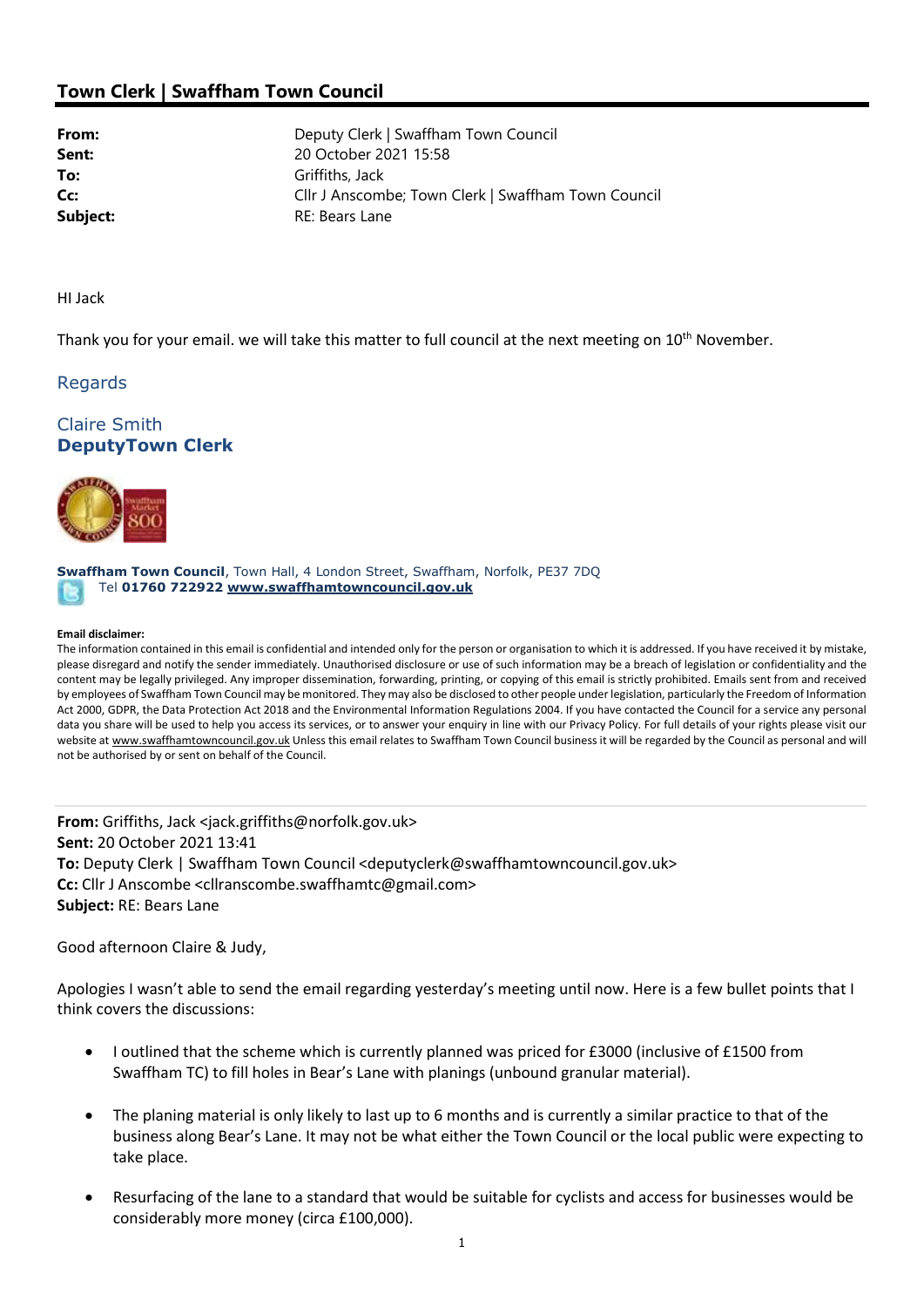- Bear's Lane is a restricted byway and not adopted highway. Future maintenance following resurfacing would not be carried out by Norfolk County Council. This was a concern to the businesses.
- I have put the lane through to the active travel department for future consideration. There is no timeframe or guarantee of any future works.

I will keep you updated should I get any more information. I have spoken to the Area Programme Engineer in charge of the Parish Partnership schemes and funding informing her of the issues here and that the planings may not be taking place. Should you not wish to continue with the planings to fill the holes then she will be able to refund Swaffham Town Council the £1500.

Judy, thank you for taking the time to meet and discuss this issue. I understand the frustration and apologise again over the previous miscommunication between yourselves and NCC regarding the level of expected finish to Bear's Lane. If there are any items that I have missed off then please do let me know and I can confirm and provide further information.

If you could let me know if you wish for the current scheme to continue or if a refund of the funds are preferred then I will arrange the rest.

Kind regards

Jack Griffiths BSc (Hons) MCIHT MIHE GMICE Highway Engineer Community and Environmental Services Tel: 0344 800 8020 Ketteringham Depot



From: Griffiths, Jack Sent: 18 October 2021 13:04 To: Deputy Clerk | Swaffham Town Council <deputyclerk@swaffhamtowncouncil.gov.uk> Subject: RE: Bears Lane

Thank you Claire.

I hope you are feeling better soon.

Jack Griffiths Highway Engineer Community and Environmental Services Tel: 0344 800 8020 Ketteringham Depot



From: Deputy Clerk | Swaffham Town Council <deputyclerk@swaffhamtowncouncil.gov.uk> Sent: 18 October 2021 11:27 To: Griffiths, Jack <jack.griffiths@norfolk.gov.uk>; R & I Builders Ltd <ri.builders@talk21.com> Cc: Cllr J Anscombe <cllranscombe.swaffhamtc@gmail.com>; Colman, Ed <ed.colman.cllr@norfolk.gov.uk> Subject: Bears Lane